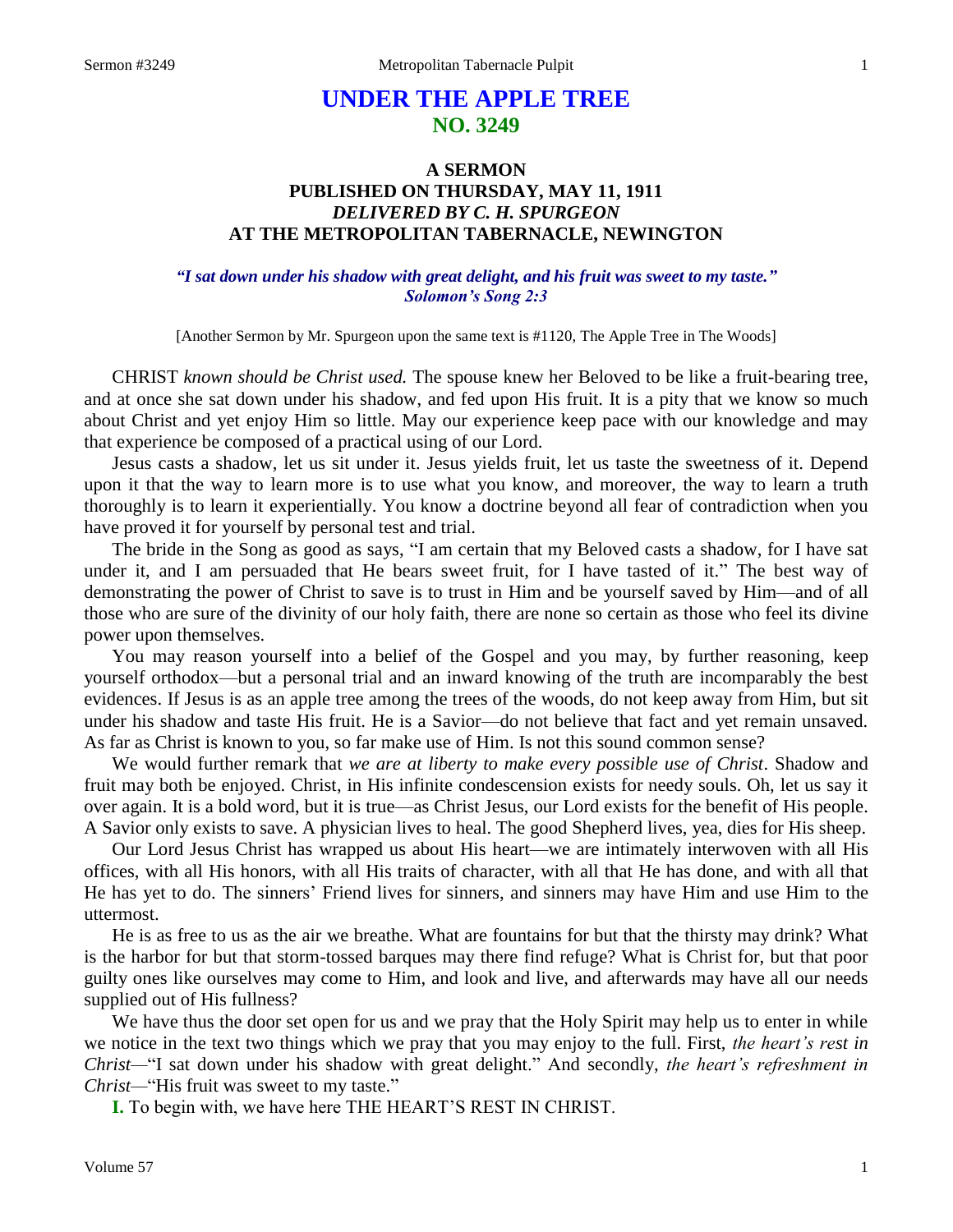To set this forth, let us notice the character of the person who uttered this sentence. She who said, "I sat down under his shadow with great delight," was *one who had known before what weary travel meant and therefore valued rest.* The man who has never labored knows nothing of the sweetness of repose. The loafer who has eaten bread he never earned, from whose brow there never oozed a drop of honest sweat, does not deserve rest and knows not what it is. It is to the laboring man that rest is sweet. And when at last we come, toil-worn with many miles of weary plodding, to a shaded place where we may comfortably "sit down"—then are we filled with delight.

The spouse had been seeking her Beloved, and in looking for Him she had asked where she was likely to find Him. "Tell me," says she, "O thou whom my soul loveth, where thou feedest, where thou makest thy flock to rest at noon." He told her to go and seek Him by the footsteps of the flock. She did go her way, but after awhile she came to this resolve—"I will *sit down* under his shadow."

Many of you have been sorely wearied with going your way to find peace. Some of you tried ceremonies and multiplied them, and the priest came to your help, but he mocked your hearts' distress. Others of you sought by various systems of thought to come to an anchorage. But tossed from billow to billow, you found no rest upon the seething sea of speculation.

More of you tried by your good works to go in rest to your consciences. You multiplied your prayers, you poured out floods of tears. You hoped by alms-giving and by the like, that some merit might accrue to you and that your heart might feel acceptance with God, and so have rest. You toiled and toiled, like the men that were in the vessel with Jonah, when they rowed hard to bring their ship to land, but could not, for the sea wrought and was tempestuous.

There was no escape for you that way and so you were driven to another way—even to rest in Jesus. My heart looks back to the time when I was under a sense of sin and sought with all my soul to find peace, but could not discover it, high or low, in any place beneath the sky. Yet when—

#### *"I saw One hanging on a tree,"—*

as the Substitute for sin, then my heart sat down under His shadow with great delight. My heart reasoned thus with herself—Did Jesus suffer in my stead? Then I shall not suffer. Did He bear my sin? Then I do not bear it. Did God accept His Son as my Substitute? Then He will never smite *me.* Was Jesus acceptable with God as my sacrifice? Then what contents the Lord may well enough content me, so I will go no further, but "sit down under his shadow," and enjoy a delightful rest.

She who said, "I sat down under his shadow with great delight," *could appreciate shade, for she had been sunburnt.* This was her exclamation, "Look not upon me, because I am black, because the sun hath looked upon me." She knew what heat meant, what the burning sun meant, and therefore shade was pleasant to her. You know nothing about the deliciousness of shade till you travel in a thoroughly hot country—then you are delighted with it.

Did you ever feel the heat of divine wrath? Did the great Sun—that Sun without variableness or shadow of a turning—ever dart His hottest rays upon you—the rays of His holiness and justice? Did you cower down beneath the scorching beams of that great light, and say, "We are consumed by Your anger"?

If you have ever felt *that*, you have found it a very blessed thing to come under the shadow of Christ's atoning sacrifice. A shadow, you know, is cast by a body coming between us and the light and heat—and our Lord's most blessed body has come between us and the scorching sun of divine justice, so that we sit under the shadow of His mediation with great delight.

And now, if any other sun begins to scorch us, we fly to our Lord. If domestic troubles, or business cares, or Satanic temptations, or inward corruption oppresses us, we hasten to Jesus' shadow, to hide under Him, and there "sit down" in the cool refreshment with great delight. The interposition of our blessed Lord is the cause of our inward quiet. The sun cannot scorch *me*, for it scorched *Him*. My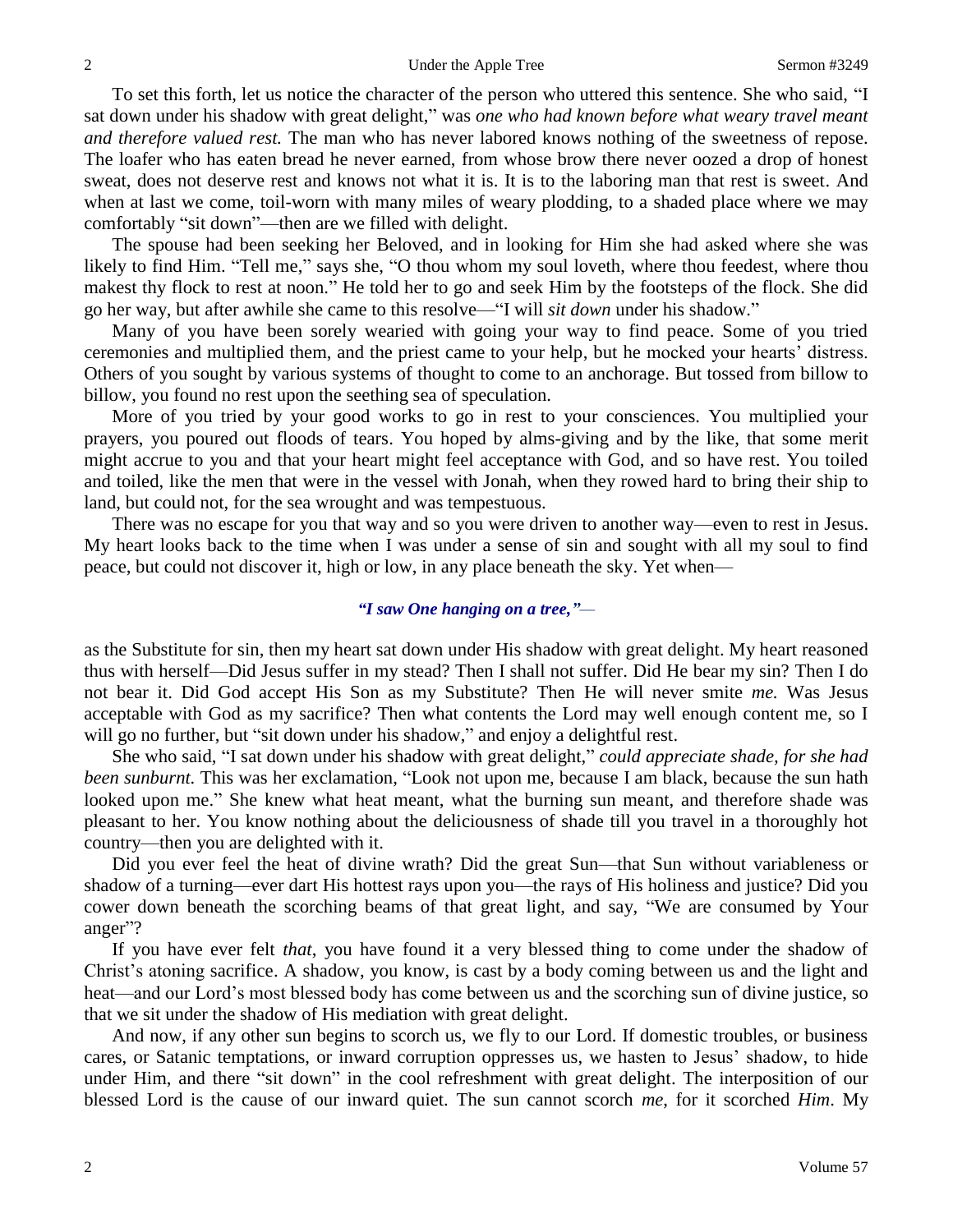troubles need not trouble me, for He has taken my trouble, and I have left them in His hands. "I sat down under his shadow."

Mark well these two things concerning the spouse. She knew what it was to be weary and she knew what it was to be sunburnt—and just in proportion as you, also, know these two things, your valuation of Christ will rise. You who have never pined under the wrath of God have never prized the Savior. Water is of small value in this land of brooks and rivers, and so you commonly sprinkle the roads with it. But I warrant you that, if you were making a day's march over burning sand, a cup of cold water would be worth a king's ransom. And so, to thirsty souls, Christ is precious, but to none beside.

Now, when the spouse was sitting down, restful and delighted, *she was overshadowed*. She says, "I sat down *under his shadow.*" I do not know a more delightful state of mind than to feel quite overshadowed by our beloved Lord. Here is my black sin, but there is His precious blood overshadowing my sin and hiding it forever. Here is my condition by nature, an enemy to God, but He who reconciled me to God by His blood has overshadowed that also, so that I forget that I was once an enemy in the joy of being now a friend.

I am very weak, but He is strong and His strength overshadows my feebleness. I am very poor, but He has all riches and His riches overshadow my poverty. I am most unworthy, but He is so worthy that if I use His name, I shall receive as much as if I were worthy. His worthiness overshadows my unworthiness.

It is very precious to put the truth the other way and say—If there be anything good in me, it is not good when I compare myself with Him, for His goodness quite eclipses and overshadows it. Can I say that I love Him? So I do, but I hardly dare call it love, for His love overshadows it. Did I suppose that I served Him? So I would, but my poor service is not worth mentioning in comparison with what He has done for me. Did I think I had any degree of holiness? I must not deny that His Spirit works in me—but when I think of His immaculate life and all His divine perfections, where am I? What am I?

Have you not sometimes felt this? Have you not been so overshadowed and hidden under your Lord that you became as nothing? I know what it is to feel that, if I die in a workhouse, is does not matter as long as my Lord is glorified. Mortals may cast out my name as evil, if they like, but what does it matter since His dear name shall one day be printed in stars athwart the sky? Let Him overshadow me—I delight that it should be so.

The spouse tells us that, when she became quite overshadowed, then *she felt great delight*. Great "I" never has great delight, for it cannot bear to acknowledge a greater than itself, but the humble believer finds his delight in being overshadowed by His Lord. In the shade of Jesus we have more delight than in any fancied light of our own.

The spouse had *great* delight. I trust that you Christian people do have great delight. And if not, you ought to ask yourselves whether you really are the people of God. I like to see a cheerful countenance ay, and to hear of raptures in the hearts of those who are God's saints. There are people who seem to think that religion and gloom are married and must never be divorced. Pull down the blinds on Sunday and darken the rooms. If you have a garden or a rose in bloom, try to forget that there are such beauties—are you not to serve God as dolorously as you can? Put your book under your arm and crawl to your place of worship in as mournful a manner as if you were being marched to the whipping-post.

Act thus if you will, but give me that religion which cheers my heart, fires my soul, and fills me with enthusiasm and delight—for that is likely to be the religion of heaven—and it agrees with the experience of the inspired Song.

Although I trust that we know what delight means, I question if we have enough of it to describe ourselves as *sitting down* in the enjoyment of it. Do you give yourselves enough time to sit at Jesus' feet? *There* is the place of delight, do you abide in it? Sit down under his shadow. "I have no leisure," cries one. Try and make a little. Steal it from your sleep if you cannot get it anyhow else.

Grant leisure to your heart. It would be a great pity if a man never spent five minutes with his wife, but was forced to be always hard at work. Why, that is slavery, is it not? Shall we not then have time to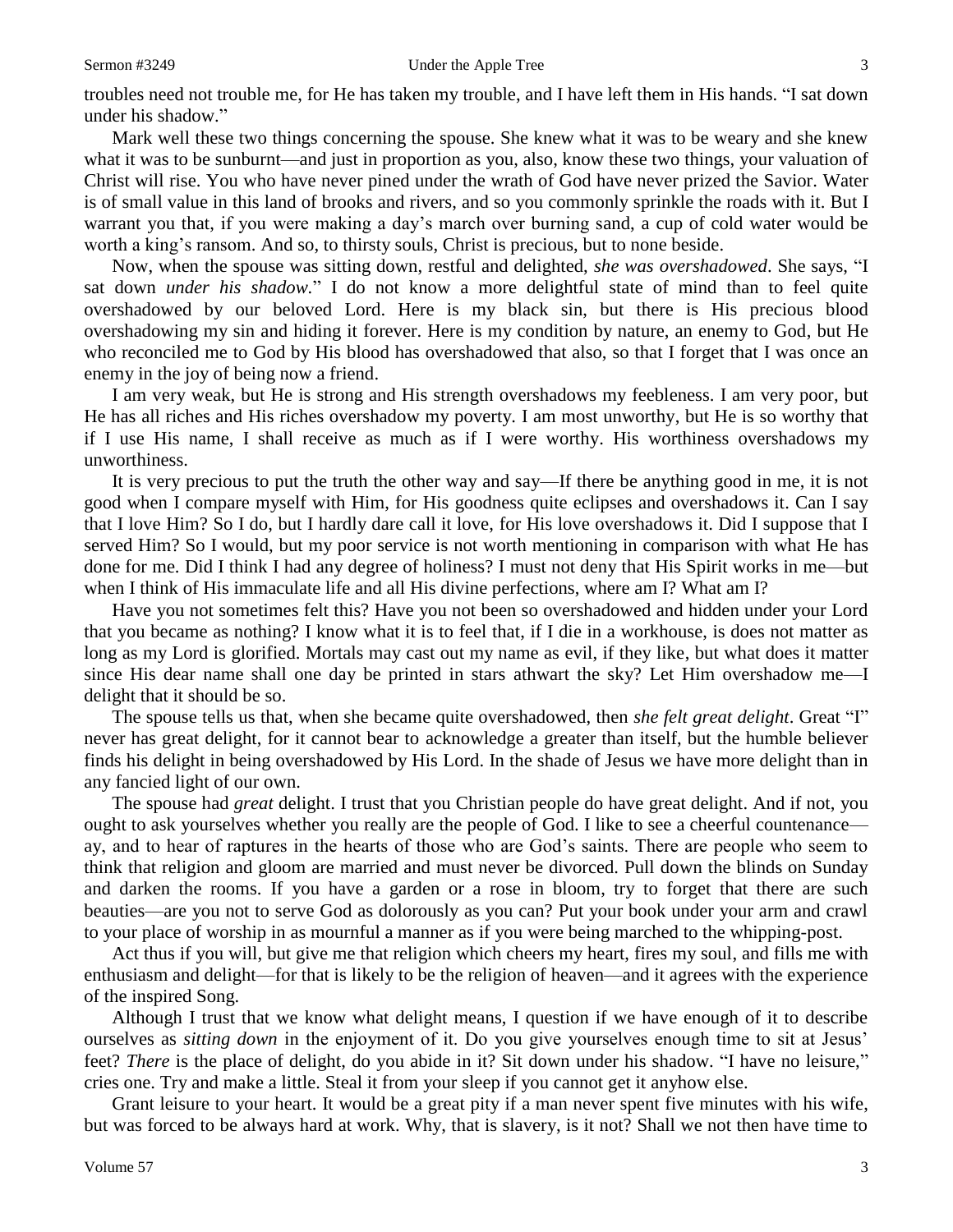commune with our Best-beloved? Surely, somehow or other, we can squeeze out a little season in which we shall have nothing else to do but to sit down under his shadow with great delight.

When I take my Bible and want to feed on it for myself, I generally get thinking about preaching upon the text and what I should say to you from it. This will not do. I must get away from that and forget that there is a Tabernacle, that I may sit personally at Jesus' feet.

And oh, there is an intense delight in being overshadowed by Him! He is near you and you know it. His dear presence is as certainly with you as if you could see Him, for His influence surrounds you. Often have I felt as if Jesus leaned over me, as a friend might look over my shoulder. Although no cool shade comes over your brow, yet you may as much feel His shadow as if it did, for your heart grows calm—and if you have been wearied with the family, or troubled with the church, or vexed with yourself—you come down from the chamber where you have seen your Lord, and you feel braced for the battle of life—ready for its troubles and its temptations, because you have seen the Lord.

"I sat down," said she, "under his shadow with *great delight*." How great that delight was she could not tell, but she sat down as one overpowered with it, needing to sit still under the load of bliss. I do not like to talk much about the secret delights of Christians because there are always some around us who do not understand our meaning.

But I will venture to say this much—that, if worldlings could but even guess what are the secret joys of believers, they would give their eyes to share them with us. We have troubles, and we admit it, we expect to have them, but we have joys which are frequently excessive. We would not like that others should be witnesses of the delight which now and then tosses our soul into a very tempest of joy.

You know what it means, do you not? When you have been quite alone with the heavenly Bridegroom, you wanted to tell the angels of the sweet love of Christ to you, a poor unworthy one. You even wished to teach the golden harps fresh music, for seraphs know not the heights and depths of grace as you know them.

The spouse had great delight—and we know that she had for this one reason, that *she did not forget it*. This verse and the whole Song is a remembrance of what she had enjoyed. She says, "I sat down under his shadow." It may have been a month, it may have been years ago, but she had not forgotten it. The joys of fellowship with God are written in marble. "Engraved as in eternal brass" are memories of communion with Christ Jesus.

"Above fourteen years ago," says the apostle, "I knew a man." Ah, it was worth remembering all those years. He had not told his delight, but he had kept it stored up. He says, "I knew a man in Christ above fourteen years ago, (whether in the body, I cannot tell; or whether out of the body, I cannot tell; God knoweth)" so great had his delights been.

When we look back, we forget birthdays, holidays, and bonfire-nights which we have spent after the manner of men, but we readily recall our times of fellowship with the Well-Beloved. We have known our Tabors, our times of transfiguration-fellowship, and like Peter, we remember when we were "with him in the holy mount." Our head has leaned upon the Master's bosom and we can never forget the intense delight. Nor will we fail to put on record for the good of others the joys with which we have been indulged.

Now I leave this first part of the subject, only noticing how beautifully natural it is. There was a tree and she sat down under the shadow. There was nothing strained, nothing formal. So ought true piety ever to be consistent with common sense, with that which seems most fitting, most comely, most wise, and most natural. There is Christ, we may enjoy Him—let us not despise the privilege.

**II.** The second part of our subject is THE HEART'S REFRESHMENT IN CHRIST. "His fruit was sweet to my taste." Here I will not enlarge, but give you thoughts in brief which you can beat out afterwards.

*She did not feast upon the fruit of the tree till first she was under the shadow of it*. There is no knowing the excellent things of Christ till you trust Him. Not a single sweet apple shall fall to the lot of those who are outside the shadow. Come and trust Christ—and then all that there is in Christ shall be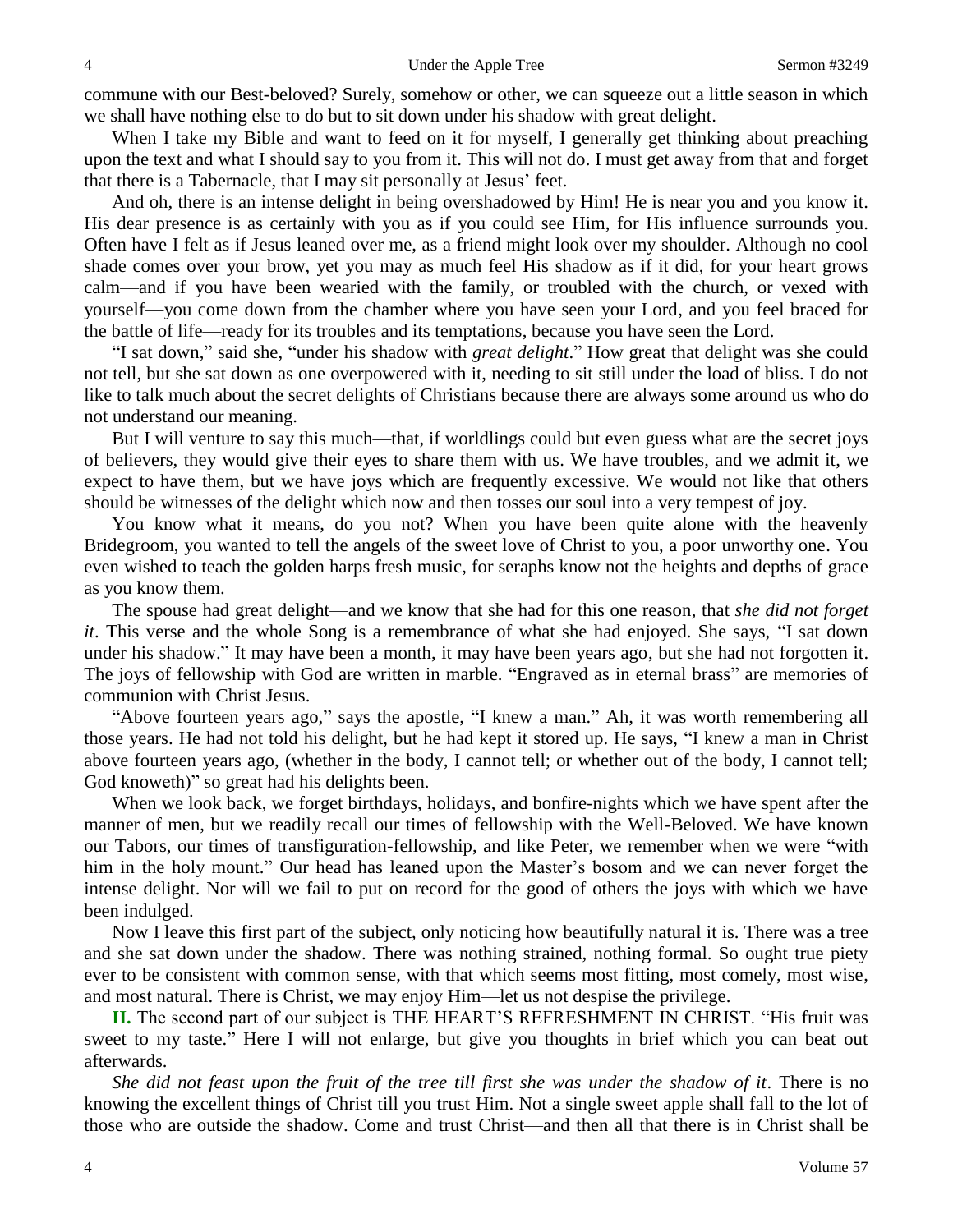enjoyed by you. O unbelievers, what blessings you miss. If you will but sit down under His shadow, you shall have all things. But if you will not, neither shall any good thing of Christ's be yours.

*But as soon as she was under the shadow, then the fruit was all hers.* "I sat down under his shadow," says she, and then, "his fruit was sweet to my taste." Do you believe in Jesus, friend? Then Jesus Christ Himself is yours. And if you do own the tree, you may as well eat the fruit. Since He Himself becomes yours altogether, then His redemption and the pardon that comes of it, His living power, His mighty intercession, the glories of His second advent, and all that belong to Him are made over to you for your personal and present use and enjoyment. All things are yours since Christ is yours.

Only mind that you imitate the spouse—*when she found that the fruit was hers, she ate it.* Copy her closely in this. It is a great fault, in many believers, that they do not appropriate the promises and feed on them. Do not err as they do. Under the shadow, you have a right to eat the fruit. Deny not yourselves the sacred entertainment.

Now it would appear, as we read the text, that *she obtained this fruit without effort*. The proverb says, "He who would gain the fruit must climb the tree." But she did not climb, for she says, "I sat down under his shadow." I suppose the fruit dropped down to her. I know that it is so with us. We no longer spend our money for that which is not bread, and our labor for that which satisfies not—we sit under our Lord's shadow and we eat that which is good—and our soul delights itself in sweetness. Come, Christian, enter into the calm rest of faith by sitting down beneath the cross and you shall be fed even to the full.

*The spouse rested while feasting—*she sat and ate. So, O true believer, rest while you are feeding upon Christ. The spouse says, "I sat and I ate." Had she not told us, in the former chapter, that the King *sat* at His table? See how like the church is to her Lord and the believer to his Savior! We sit down also and we eat, even as the King does. Right royally are we entertained. His joy is in us and His peace keeps our hearts and minds.

Further, notice that *as the spouse fed upon this fruit, she had a relish for it*. It is not every palate that likes every fruit. Never dispute with other people about tastes of any sort, for agreement is not possible. That dainty which to one person is the most delicious is to another nauseous. And if there were a competition as to which fruit is preferable to all the rest, there would probably be almost as many opinions as there are fruits. But blessed is he who has a relish for Christ Jesus!

Dear hearer, is He sweet to you? Then He is yours. There never was a heart that relished Christ but what Christ belonged to that heart. If you have been feeding on Him and He is sweet to you, go on feasting, for He who gave you a relish gives you Himself to satisfy your appetite.

What are the fruits which come from Christ? Are they not peace with God, renewal of heart, joy in the Holy Ghost, love to the brethren? Are they not regeneration, justification, sanctification, adoption, and all the blessings of the covenant of grace? And are they not each and all sweet to our taste? As we have fed upon them, have we not said, "Yes, these things are pleasant indeed. There are none like them—let us live upon them evermore."

Now sit down, sit down and feed. It seems a strange thing that we should have to persuade people to do that, but in the spiritual world, things are very different from what they are in the natural. In the case of most men, if you put a joint of meat before them and a knife and fork, they do not need many arguments to persuade them to fall to. But I will tell you when they will not do it, and that is when they are full. And I will also tell you when they will do it, and that is when they are hungry.

Even so, if your soul is weary after Christ the Savior, you will feed on Him. But if not, it is useless for me to preach to you or bid you come. However, you who are there, sitting under his shadow, may hear Him utter these words, "Eat, O friend; drink, yea, drink abundantly." You cannot have too much of these good things—the more of Christ, the better the Christian.

We know that the spouse feasted herself right heartily with this food from the tree of life, for, *in after days, she wanted more*. Will you kindly read on in the fourth verse? The verse which contains our text describes, as it were, her first love to her Lord, her country love, her rustic love. She went to the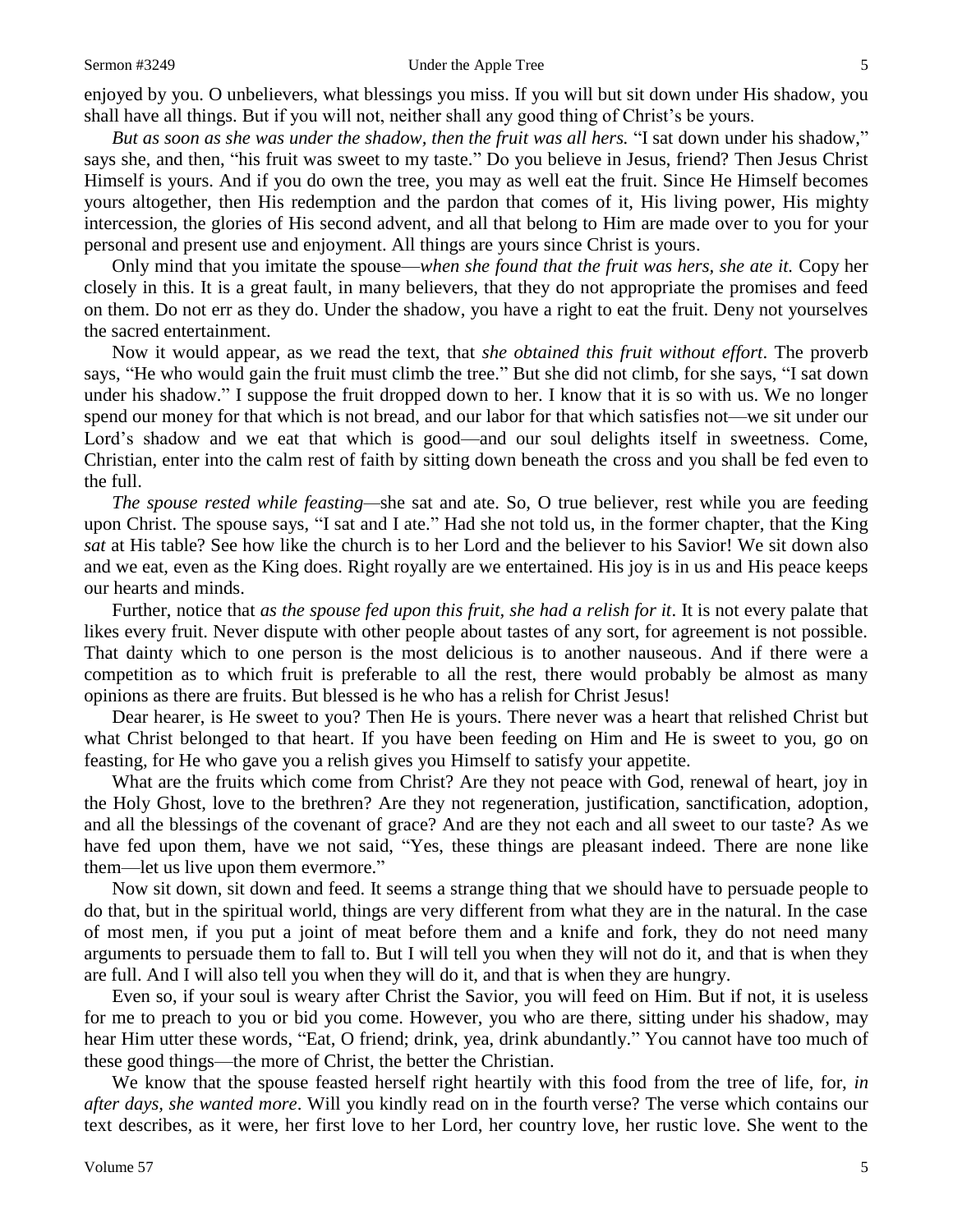woods and she found Him there like an apple tree, and she enjoyed Him as one relishes a ripe apple in the country.

But she grew in grace—she learned more of her Lord and she found that her Best-beloved was a King. I should not wonder but what she learned the doctrine of the second advent, for then she began to sing, "He brought me to the banqueting house," as much as to say—He did not merely let me know Him out in the fields as the Christ in His humiliation, but He brought me into the royal palace, and since He is a King, He brought forth a banner with His own brave escutcheon, and He waved it over me while I was sitting at the table—and the motto of that banner was love.

She grew very full of this. It was such a grand thing to find a great Savior, a triumphant Savior, an exalted Savior—but it was too much for her and she became sick of soul with the excessive glory of what she had learned. And do you see what her heart craves for? She longs for her first simple joys, those countrified delights. "Comfort me with apples," she says. Nothing but the old joys will revive her.

Did you ever feel like that? I have been satiated with delight in the love of Christ as a glorious, exalted Savior when I have seen Him riding on His white horse, and going forth conquering and to conquer. I have been overwhelmed when I have beheld Him in the midst of the throne, with all the brilliant assembly of angels and archangels adoring Him.

And my thought has gone forward to the day when He shall descend with all the pomp of God—and make all kings and princes shrink into nothingness before the infinite majesty of His glory. Then I have felt as though I must fall at His feet as dead at the sight of Him and I have wanted somebody to come and tell me over again the old, old story of how He died in order that I might be saved.

His throne overpowers me, let me gather fruit from His cross. Bring me apples from "the tree" again. I am awe-struck while in the palace, let me get away to the woods again. Give me an apple plucked from the tree, such as I have given out to boys and girls in His family, such an apple as this, "Come unto me, all ye that labour and are heavy laden, and I will give you rest." Or this, "This man receiveth sinners."

Give me a promise from the basket of the covenant. Give me the simplicity of Christ—let me be a child and feast on apples again, if Jesus be the apple tree. I would fain go back to Christ on the tree in my stead, Christ overshadowing me, Christ feeding me. This is the happiest state to live in. Lord, evermore give us these apples.

You recollect the old story we told years ago of Jack the huckster, who used to sing,—

#### *"I'm a poor sinner, and nothing at all, But Jesus Christ is my All-in-all."*

Those who knew him were astonished at his constant composure. They had a world of doubts and fears and so they asked him why he never doubted. "Well," he said, "I can't doubt but what I am a poor sinner, and nothing at all, for I know that, and feel it every day. And why should I doubt that Jesus Christ is my All-in-All, for He says He is?"

"Oh!" said his questioner, "I have my ups and downs." "I don't," said Jack, "I can never go up, for I am a poor sinner and nothing at all. And I cannot go down, for Jesus Christ is my All-in-All." He wanted to join the church, and they said he must tell his experience. He said, "All my experience is that I am a poor sinner, and nothing at all, and Jesus Christ, is my All-in-All." "Well," they said, "when you come before the church meeting, the minister may ask you questions." "I can't help it," said Jack, "all I know I will tell you. And this is all I know,—

#### *'I'm a poor sinner, and nothing at all, But Jesus Christ is my All-in-All.'"*

He was admitted into the church and continued with the brethren, walking in holiness. But that was still all his experience and you could not get him beyond it. "Why," said one brother, "I sometimes feel so full of grace, I feel so advanced in sanctification, that I begin to be very happy." "I never do," said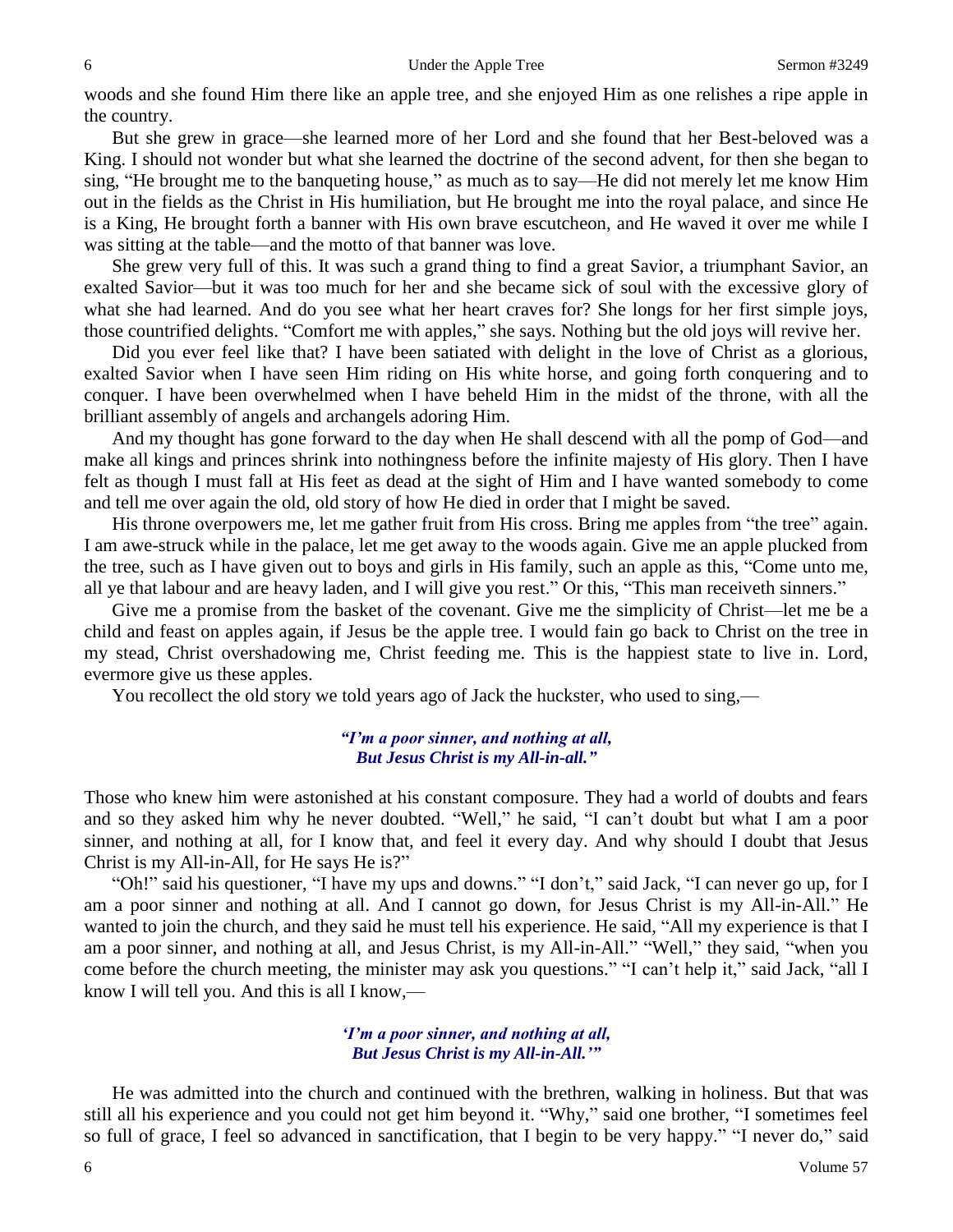Jack. "I am a poor sinner, and nothing at all." "But then," said the other, "I go down again and think I am not saved, because I am not as sanctified as I used to be." "But I never doubt my salvation," said Jack, "because Jesus Christ is my All-in-All and He never alters." That simple story is grandly instructive, for it sets forth a plain man's faith in a plain salvation. It is the likeness of a soul under the apple tree resting in the shade and feasting on the fruit.

Now, at this time, I want you to think of Jesus, not as a Prince, but as an apple tree. And when you have done this, I pray you to *sit down under His shadow*. It is not much to do. Any child, when it is hot, can sit down in a shadow. I want you, next, to feed on Jesus. Any simpleton can eat apples when they are ripe upon the tree. Come and take Christ, then.

You who never came before, come now. Come and welcome. You who have came often and have entered into the palace, and are reclining at the banqueting table—you lords and peers of Christianity come to the common wood, and to the common apple tree, where poor saints are shaded and fed. You had better come under the apple tree, like poor sinners such as I am, and be once more shaded with boughs, and comforted with apples, or else you may faint beneath the palace glories. The best of saints are never better than when they eat their first fare, and are comforted with the apples which were their first Gospel feast.

The Lord Himself bring forth His own sweet fruit to you. Amen.

### **EXPOSITION BY C. H. SPURGEON**

#### *GALATIANS 5*

**Verse 1.** *Stand fast therefore in the liberty wherewith Christ hath made us free, and be not entangled again with the yoke of bondage.* 

"You are not under the law, but under grace. Do not subject yourselves, therefore, to legal principles. Do not live as if you were working for wages and were earning your own salvation. Do not submit yourselves to the ritual and commandments of men, which would rob you of your liberty in many ways. But having once become free men, never again wear the chain of a slave—'Stand fast therefore in the liberty wherewith Christ hath made us free.' Because you are the seed of Isaac, who was born according to the promise, you are not the children of the bondwoman—you are not Ishmaelites—therefore, as you were born free, as Christ has made you free by virtue of your new birth, stand fast in that glorious liberty."

**2-3.** *Behold, I Paul say unto you, that if ye be circumcised, Christ shall profit you nothing. For I testify again to every man that is circumcised, that he is a debtor to do the whole law.*

If you begin being saved by the law, you must go through with it. You cannot take the principle of law and the principle of grace, and blend those two together. They are like oil and water—they will never mix. If salvation be of works, it is not of grace. And if it be of grace, it is not of works. You cannot go upon the two contrary principles of merit and of favor.

**4.** *Christ is become of no effect unto you, whosoever of you are justified by the law; ye are fallen from grace.* 

You have turned aside from it. You are not standing with one foot upon grace, and one foot upon the law, but you have gone right away from grace. You must cleave to one or the other. If you take the law to be your hope, you must keep to it—and the end will be that you will die in despair.

**5-6.** *For we through the Spirit wait for the hope of righteousness by faith.* [See Sermon #1228, Salvation By Faith and The Work of The Spirit] *For in Jesus Christ neither circumcision availeth any thing, nor uncircumcision; but faith which worketh by love.* [See Sermons #1553, Faith Working By Love and #1750, The Luther Sermon at Exeter Hall]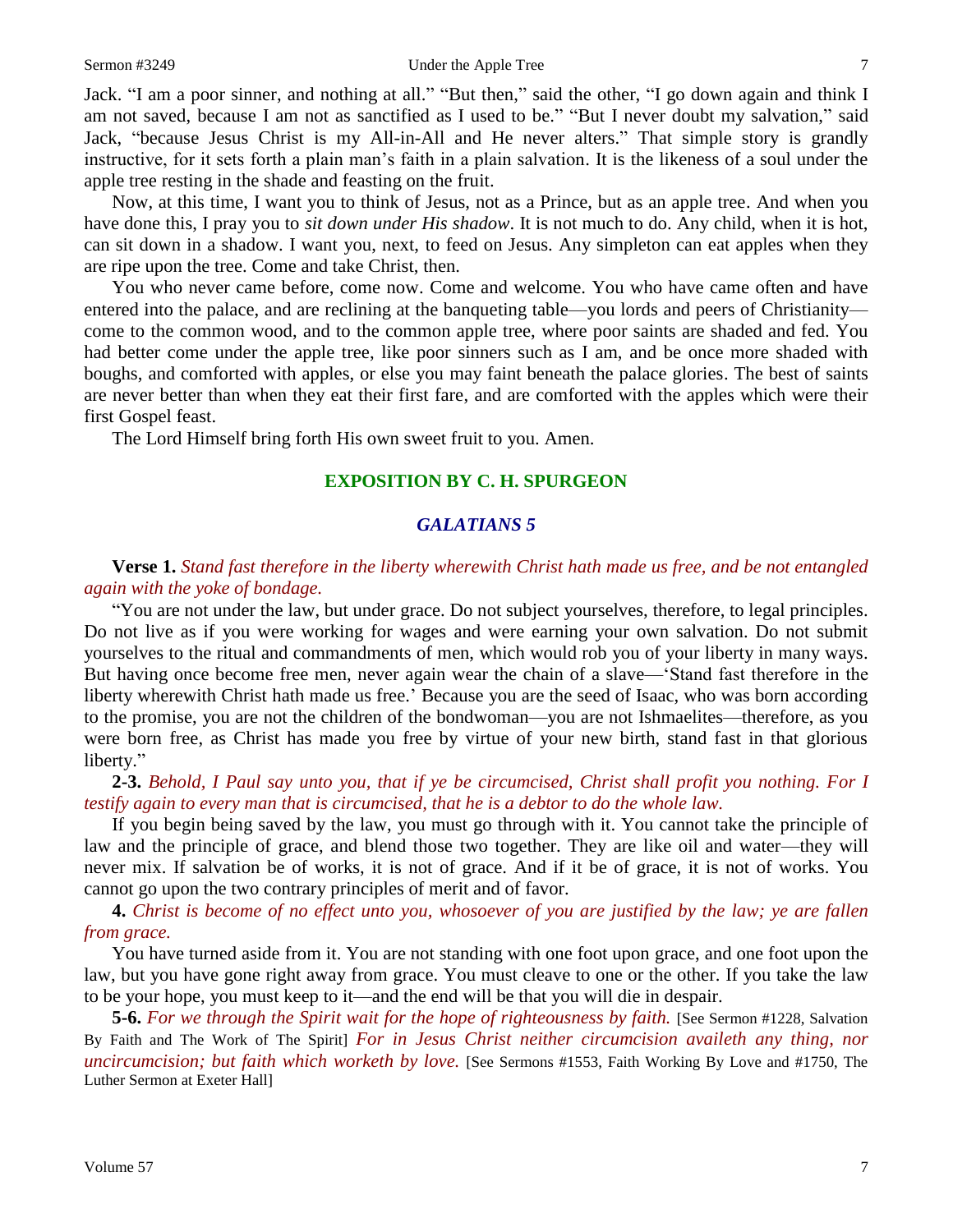It is not any rite and it is not the neglect of any rite which can produce righteousness. It is as easy to trust in your non-observance of a ceremony as to trust in the ceremony itself, and it will be quite as delusive. It is faith in Christ that brings righteousness—the "faith which worketh by love."

**7.** *Ye did run well; who did hinder you that ye should not obey the truth?* 

"You Galatians seemed to receive the Gospel very readily and to be very earnest in obeying it. What has caused you to turn aside to the old legal righteousness? You are very changeable, very fickle. You seemed very energetic in running the Christian race—whatever has got in your way? 'Who did hinder you?' Somebody or other must have done so."

**8.** *This persuasion cometh not from him that calleth you.*

"It does not come from God. He called you to faith in His dear Son, and to all those virtues and graces which naturally spring from the root of faith. Somebody else has called you aside, some false shepherd, who is but a wolf in sheep's clothing, and who would destroy you if he could."

**9.** *A little leaven leaveneth the whole lump.* 

One false doctrine very soon sours all your belief—the whole lump is leavened with it. If you have a wrong ground of confidence, you are wrong altogether.

**10.** *I have confidence in you through the Lord, that ye will be none otherwise minded: but he that troubleth you shall bear his judgment, whosoever he be.* 

Depend upon it, every man who troubles a church with false doctrine is amenable to the High Court above. And sooner or later, he may expect even a temporal judgment here below.

**11.** *And I, brethren, if I yet preach circumcision, why do I yet suffer persecution? then is the offense of the cross ceased.* [See Sermon #2594, "The Offense of The Cross"]

"The offense of the cross" is that it sets up faith as the infinite merit of Christ's atonement and knocks down all confidence in outward rites and ceremonies. Paul says that, if he had preached the flesh-pleasing doctrines of men, he would not have been persecuted—and the fact that he was persecuted was a proof that he was standing fast in the liberty wherewith Christ had made him free.

**12.** *I would they were even cut off which trouble you.* 

Excommunicated and put out of the church. Nay, it would be better if they were even dead, rather than that they should live to spread such evil leaven in a Christian church. Sometimes, when we think of the interests of immortal souls, we are apt to grow indignant, and rightly so, towards willfully false teachers.

**13.** *For, brethren, ye have been called unto liberty; only use not liberty for an occasion to the flesh, but by love serve one another.* 

Do not let liberty become license. Do not say, "I may do this or that, and therefore I will do it because it pleases me." You are not to do anything because it pleases you, but you are to do everything because it pleases God. When a man is no longer a slave to sin, or self, or Satan, let him begin to serve his brethren—"By love serve one another."

**14.** *For all the law is fulfilled in one word, even in this; Thou shalt love thy neighbour as thyself.* 

The legal spirit is all for expansion—it multiplies its commands and lays down its ritual for this, and that, and the other. But the Gospel spirit is all for condensation. It has condensed the whole law into a single word, that is, "love."

**15.** *But if ye bite and devour one another, take heed that ye be not consumed by one of another.* 

This man finds fault, the other must have his own way, a third is for something quite new, a fourth is for nothing but what is antique, and so they fall to squabbling and quarrelling.

**16.** *This I say then, Walk in the Spirit, and ye shall not fulfil the lust of the flesh.* 

Be obedient to that great principle of the Spirit which goes with the doctrine of grace and salvation by faith, and then you will not be obedient to that lusting of the flesh which is in you by nature.

**17.** *For the flesh lusteth against the Spirit, and the Spirit against the flesh: and these are contrary, the one to the other: so that ye cannot do the things that ye would.*